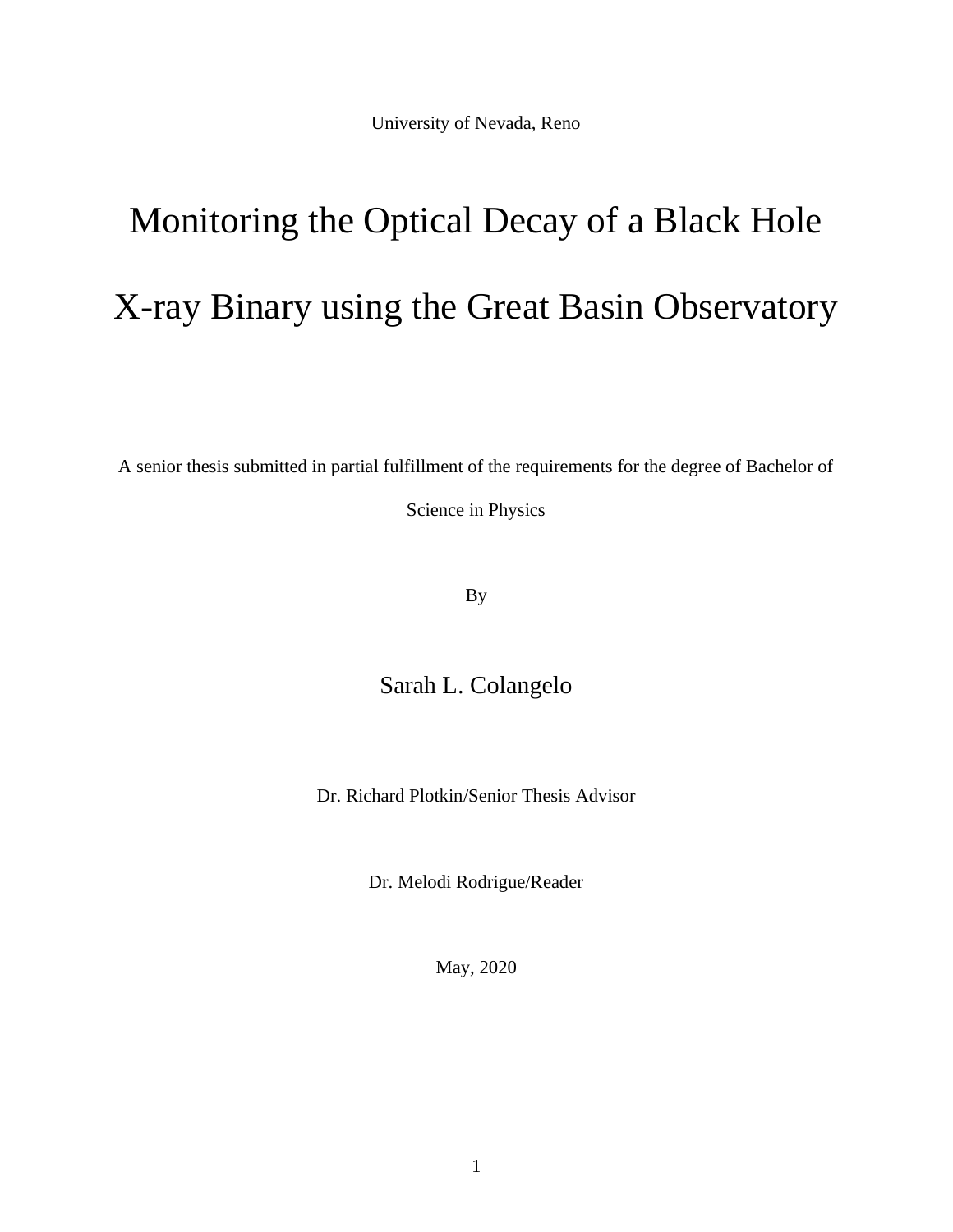## **1 Abstract**

Low mass X-ray binary (LMXB) systems are composed of a stellar black hole and a companion star that powers the black hole by accretion. These types of systems spend a majority of the time in a state of quiescence, but have been observed to enter an outburst cycle. The LMXB binary system MAXI J1820+070 was observed as it was going through an outburst cycle beginning in the hard state and transitioning into the soft state before entering quiescence again. Observations in the optical light spectrum began towards the end of the outburst cycle in October of 2018 with the use of the Great Basin Observatory. The brightness of the system was monitored regularly to determine how the optical light emitted during the outburst changes over time which resulted in a decay timescale of 43 days. This result was compared to that of the Xray light emitted from the same source in order to better understand the complex structure of the black hole system.

### **2 Introduction- Background**

Binary systems are systems in which two or more objects interact and orbit around a common center of mass. The primary object, typically the more massive object in the system, is most commonly a star but has also observed to be a white dwarf, neutron star, or black hole.

The nature of the primary object influences how the objects in the binary system will interact with one another [6]. Three types of interacting binaries are detached, semi-detached, and contact and are all characterized based on how the objects evolve with respect to one another over time. In each of the interacting systems, the shape of the objects experiences distortion due to the effects of gravitational and tidal forces between the objects. This distortion is related to the relative distances of the objects and their respective radii. A mass element of an object with mass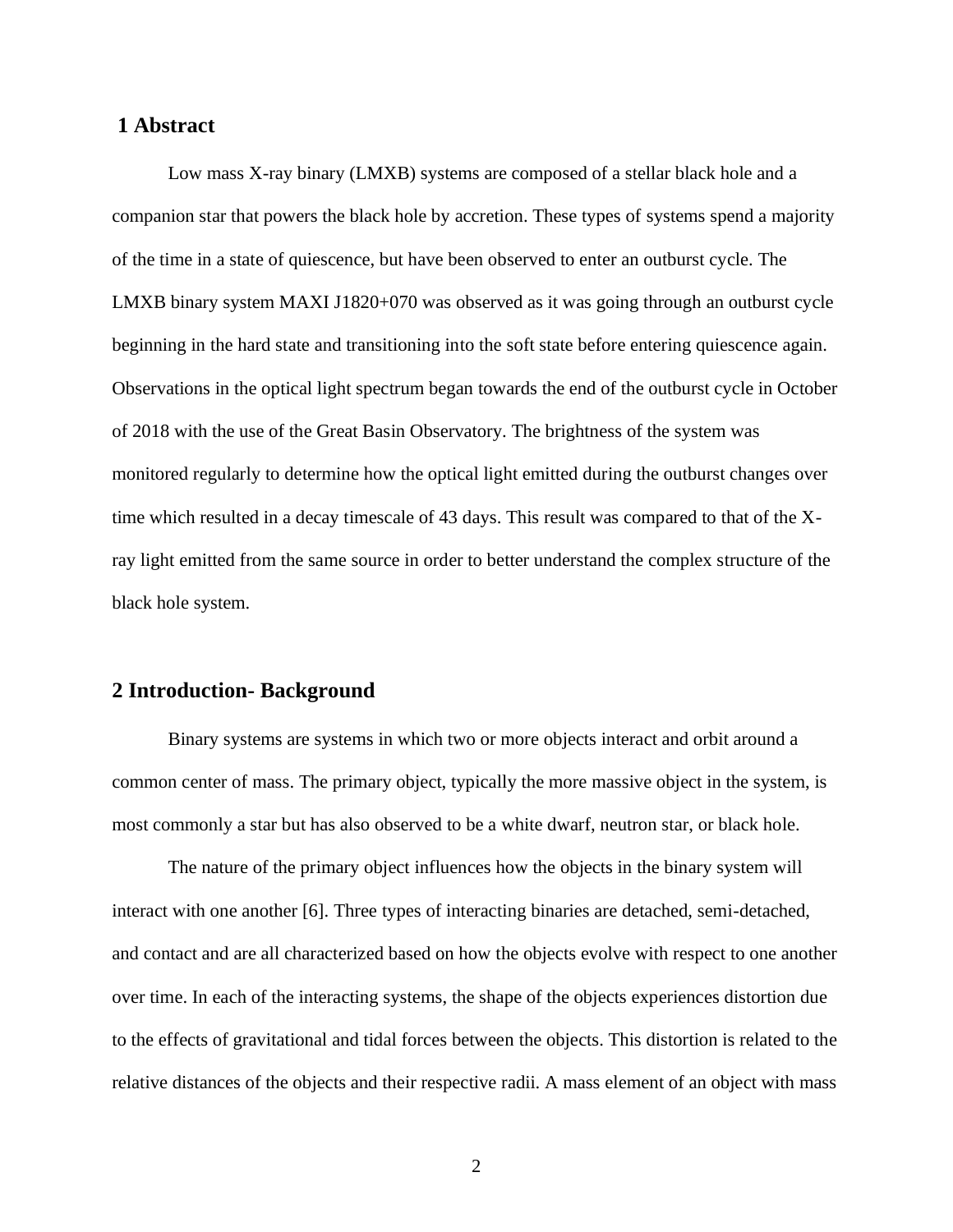M<sub>1</sub> will feel a gravitational force on the surface at a distance ∆r from the center due to the object itself as well as a tidal force due to a second object of mass M<sup>2</sup> at a separation distance of r [6]. The effect of these forces causes the shape of the masses to distort and form a more oval shape rather than circular shape, and as the ratio of ∆r/r increases, the effect of the tidal forces increases. The surrounding region of space of these objects forms a "figure 8" meaning the regions join at a pinched point called the Roche lobe. This description is shown in Figure 1.



In a semidetached system, one star fills its Roche lobe while the other is smaller than the Roche lobe.

**Figure 1:** This figure [5] shows how an object fills the Roche lobe in a semi-detached binary to transfer matter via accretion. The stars are located at the center of the orange regions.

How an object fills the Roche lobe with material determines what type of interacting binary system it is. If neither object fills its Roche lobe, the system is defined as a detached binary, whereas if only one of the objects fills its Roche lobe, it is defined as a semi-detached binary [6]. A contact binary system occurs when both objects fill their Roche lobes with material. Material from a semi-detached binary will always transfer from the filled Roche lobe to the companion object powering it by accretion as illustrated in Figure 1. Accretion is the process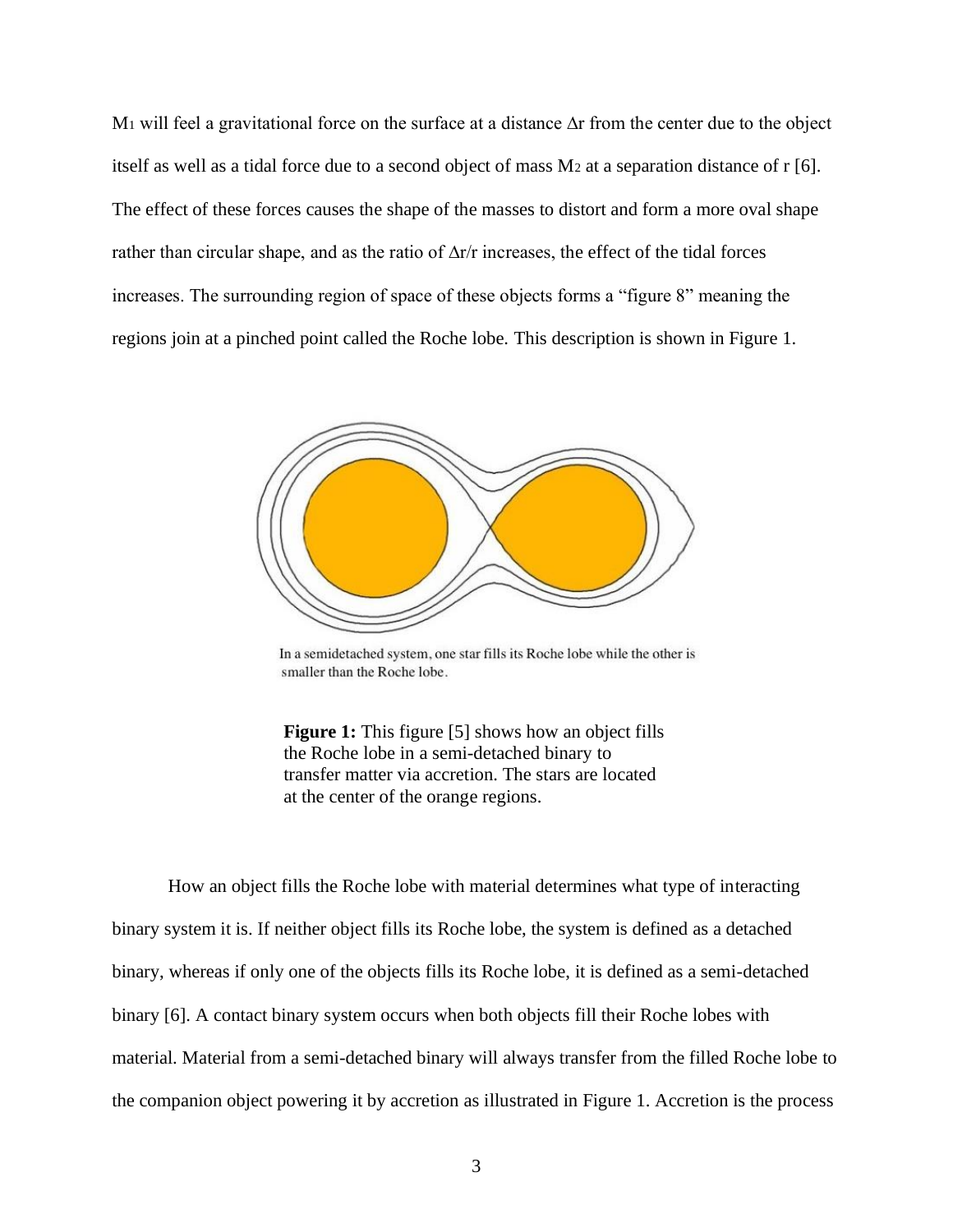in which matter falls onto another object typically resulting in the release of large amounts of radiation as gravitational potential energy of the matter is lost during its freefall.

Black holes are objects with significant mass and infinitesimal radii causing extreme gravitational forces. Within the event horizon of a black hole, the gravity is so great that the escape velocity is greater than the speed of light which means nothing, including photons, can escape the gravitational pull of a black hole. In the event of a black hole binary system, the black hole is powered by accretion in that all the material that accumulates in a disk (accretion disk) around the object will eventually lose enough energy and angular momentum that it falls into the black hole. This allows radiation to be generated without nuclear reactions [6]. Black hole binary systems vary depending on the size of the black hole. There are stellar, intermediate, and supermassive black holes, all of which are categorized based on their masses. Stellar black holes have masses in the range of around 3 to 10 solar masses while supermassive black holes have masses that are millions or even billions of solar masses. Intermediate black holes exist in the range between stellar and supermassive black holes.

Low-mass X-ray binary (LMXB) systems are highly energetic and contain a black hole that is on the order of one solar mass along with a low mass companion star [4]. LMXB spend most of the time in a state of quiescence meaning little to no X-rays are detected. Some LMXB systems known as transient or outbursting systems experience sudden changes to their brightness and are detected as the outburst transitions between hard and soft states. The hard and soft states correspond to changes in the accretion flow which is modeled by a hardness-intensity diagram (HID) [3]. Figure 2 displays an example of a HID and the "q" shape the outburst follows.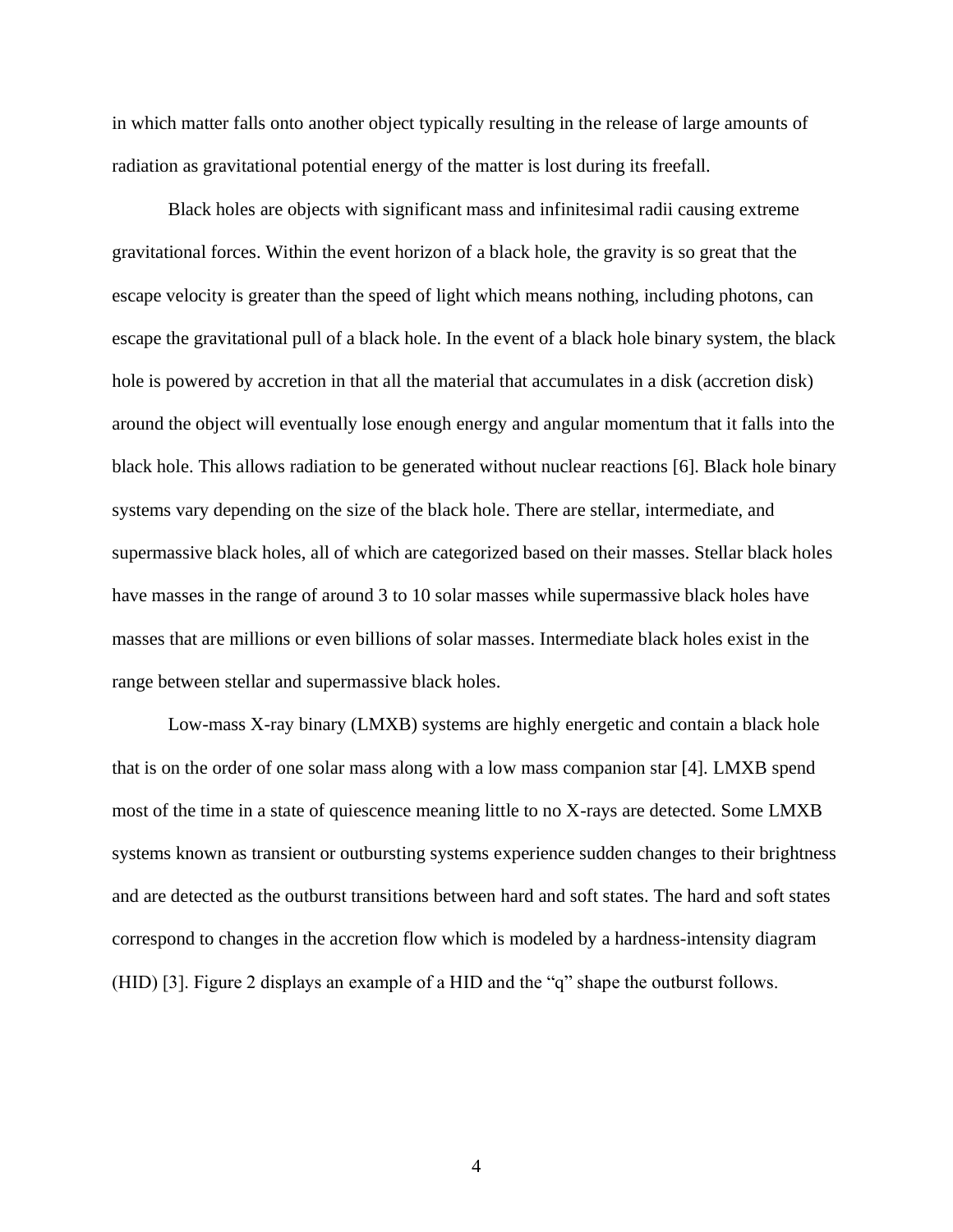

**Figure 2:** The HID [3] displayed is a composition of two different outbursts from the black hole binary GX 339-4 and demonstrates the general pattern observed by a transient Xray outburst. The x-axis represents the hard to soft ratio and the y-axis represents the X-ray flux. The green points indicate the transition between hard to soft X-rays and the blue indicate the transition between soft to hard.

As the LMXB goes through outburst cycles, the temperature of the accretion flow varies across the corona and accretion disk. The temperature of the disk decreases as the distance from the black hole increases. This is due to less emission of highly energetic X-rays and more emission of less energetic electromagnetic radiation such as ultraviolet and optical rays. Figure 3 models the structure of the corona and accretion disk illustrating where the majority of the electromagnetic radiation is located.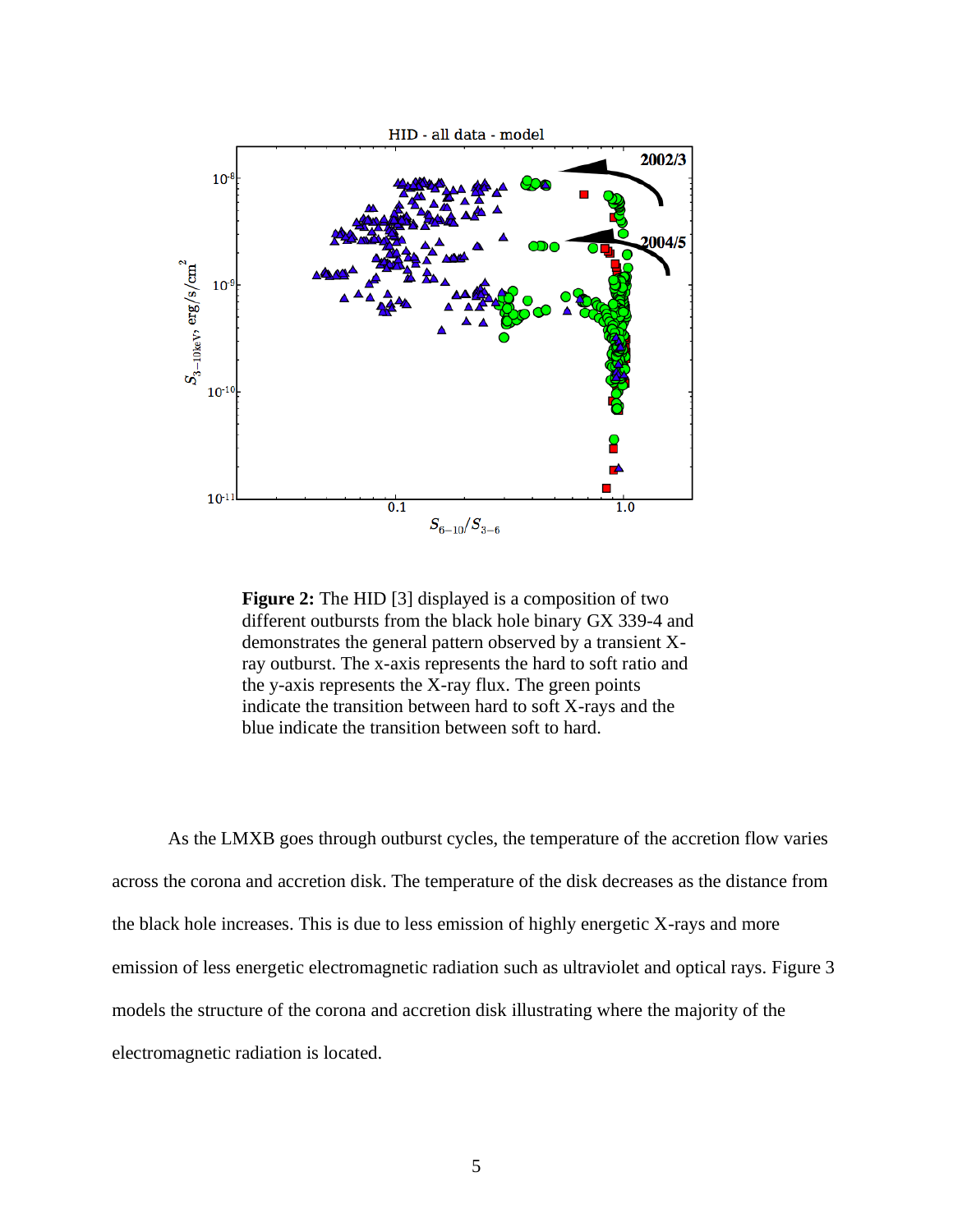

**Figure 3:** This illustration [8] shows the general structure of the accretion disk of a black hole and how the electromagnetic radiation varies along the disk. The more energetic X-rays reside closer to the corona of the black hole while the less energetic ultraviolet and optical radiation exist farther from the corona.

The goal of this thesis is to observe the optical emission of a LMXB during the end of an outburst cycle as it transitions back to quiescence and how the brightness, or magnitude, of the system changes over time. Using this information, a comparison of the optical region of the accretion disk can be made with respect to the ultraviolet and X-ray regions. A secondary goal from the data is to investigate how the optical light decays compared to the decay of the X-ray light through the outburst to give some insight as to how the complex structure of the corona and accretion disk evolve over time.

## **3 Introduction- Source**

The source MAXI J1820+070 (J1820), also known as ASASSN-18ey, is a LMXB with a companion star that has a mass roughly that of one solar mass and experiences mass transfer through Roche lobe overflow [10]. This source was discovered as an optical transient on March 6, 2018 by the All-Sky Automated Survey for Supernovae as well as an X-ray transient by the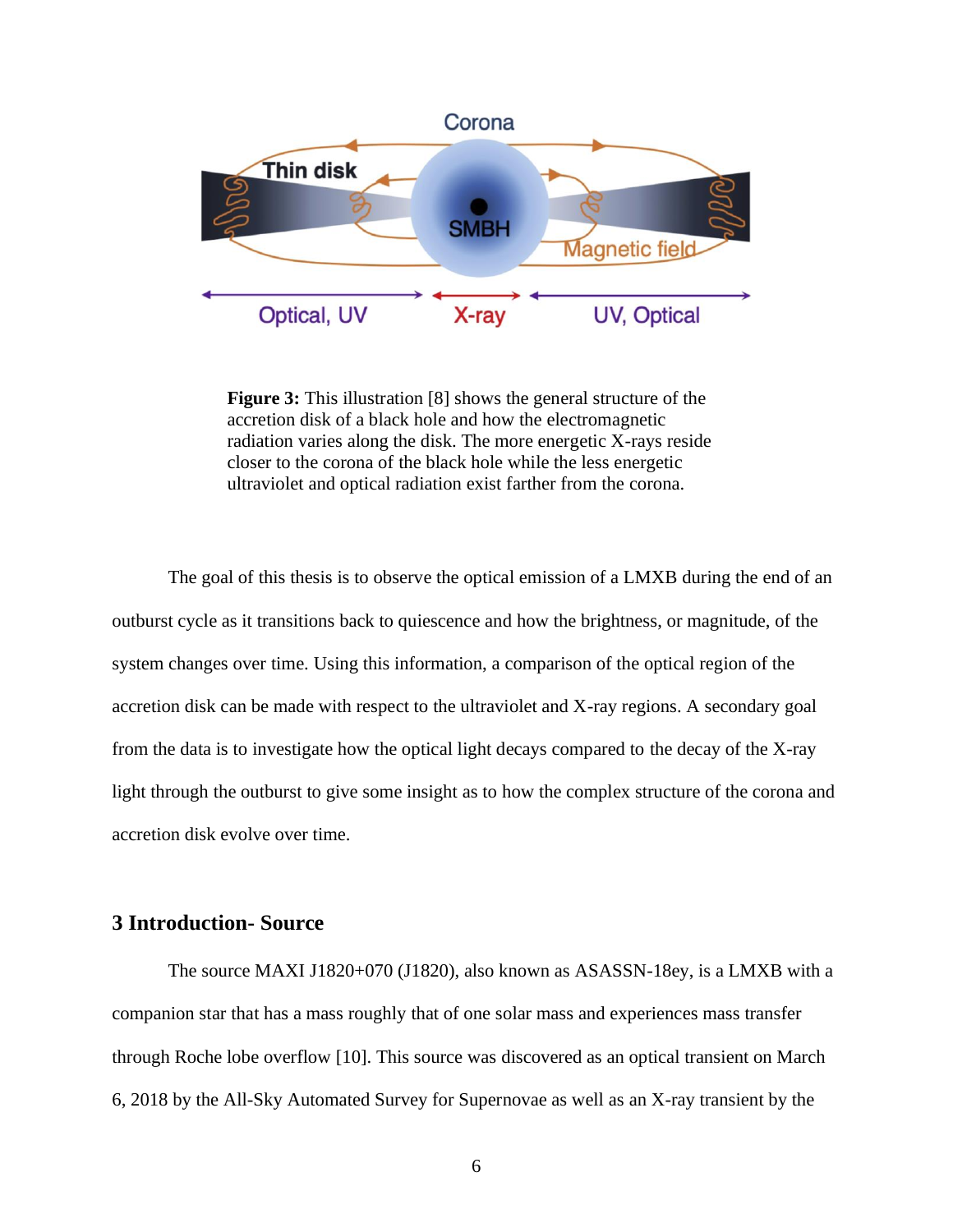Monitor of All-sky X-ray Image (MAXI) [9]. Using the method of parallax, the distance to the source was precisely calculated at  $2.96 \pm 0.33$  kpc, and by using this distance other characteristic quantities such as jet velocity and inclination, mass, and luminosity have been more refined. As a result of the determination of the distance, the mass of the black hole has been estimated to be approximately 9.5  $\pm$  1.4 solar masses [1]. Another important characteristic quantity is that this system has a magnitude of 14.2.

The data collected from the J1820 source for this project was done by using the remote telescope at the Great Basin Observatory (GBO) located in the mountains of the Great Basin National Park in eastern Nevada. This secluded location offers ideal conditions to operate a telescope free from pollution of cities and large populations. The observatory uses a 0.7-meter diameter reflecting telescope attached with a SBIG STX-16803 CCD camera [7]. The telescope takes observations in the visible, or optical, light range and for this project images in the r' filter, a variation of the R filter at an effective wavelength of 6122 angstroms [2], were used.

Observations of J1820 were taken regularly, nearly every two nights, beginning October 13, 2018 until October 24, 2018. The corresponding Modified Julian Dates (MJD) are MJD 58415 and MJD 58426. The source was then revisited in late April of 2019 and early May of 2019. The dates of observations were chosen as the source was going through an outburst cycle beginning in the hard state and progressing into the soft state during this time. The source was revisited when it was observed to enter the hard state of the outburst once again. The data recorded by MAXI began on MJD 58300 until about MJD 58400, so the data collected by GBO occurred after the X-rays could no longer be detected by MAXI. The data used for this project was obtained from the end of the initial outburst in October 2018.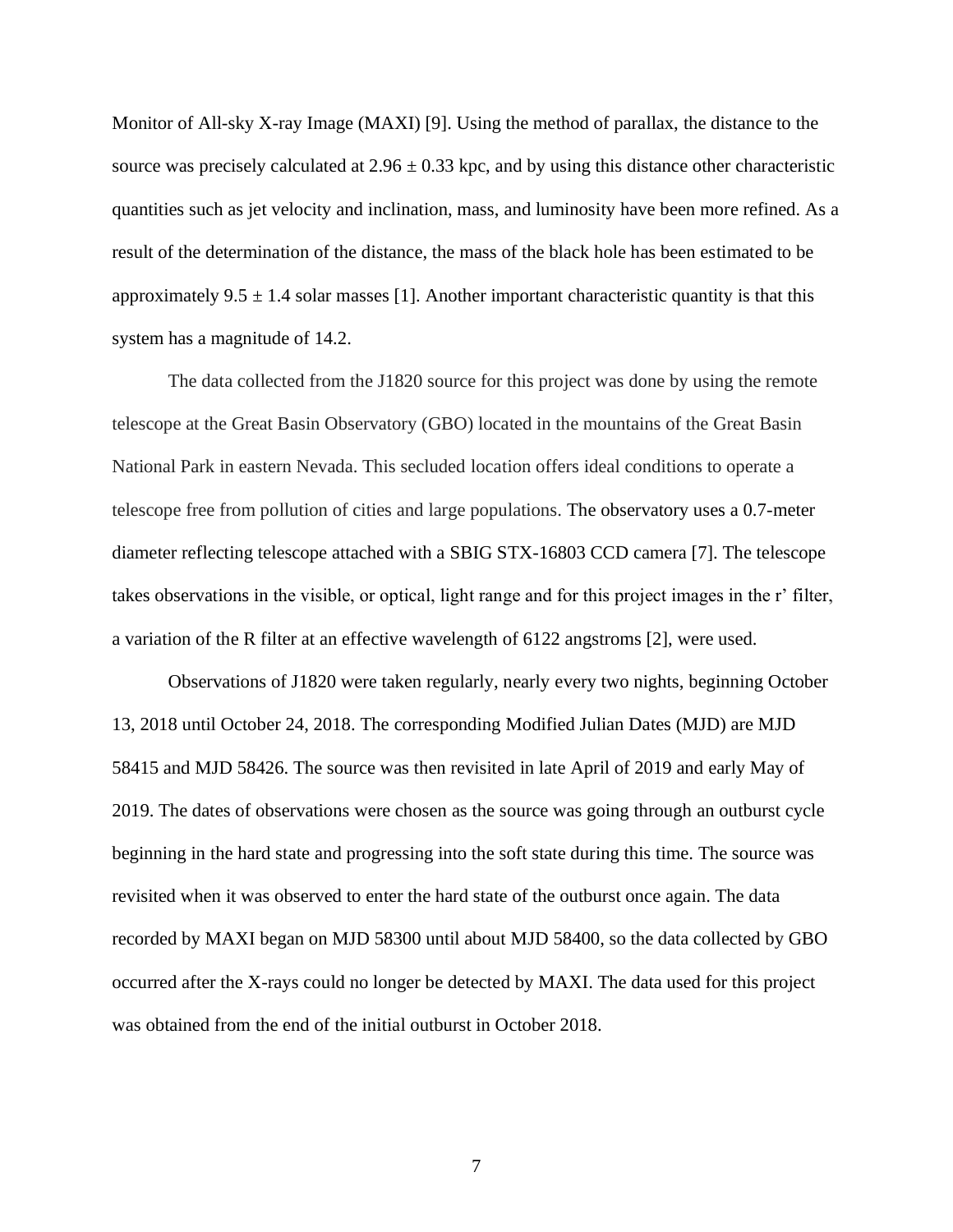#### **4 Observations/Data Analysis**

The data that was collected from GBO included 105 raw, or science, images in the r' filter along with a set of calibration images. The science images were taken over the course of a week beginning on October 13, 2018 and ending October 24, 2018 with each night of observations collecting 15 science images at two minute exposures. The dates of observations were chosen as J1820 was observed to be transitioning into quiescence at the end of the initial outburst.

The calibration images include a bias, a dark, and a flat frame that were used to calibrate each of the science images. A bias frame is obtained by taking an image at zero second exposure with the purpose being to subtract out extra counts that have been artificially added to each pixel of the detector. Dark frames work to subtract out the inherent thermal noise in the detector and are obtained by taking an image with a cover over the camera set to the same exposure time as the science images taken. A flat frame is created by imaging a uniform light source to later divide out the variations in the optical system and to normalize the pixels across the detector. A script written in Python performed the image calibration according to equation 1:

calibrated\_image = (science\_image - bias\_frame - dark\_frame) / flat\_frame  $(1)$ 

An important note is the bias frame was subtracted from the dark frame before applying this equation to the science images, as the dark frames included the bias within them.

Further analysis was conducted by hand and upon manual inspection of the images, the target was clearly detected in the individual two minute exposures. This means that the signal to noise ratio is small enough that the information gathered from one image per night is sufficient.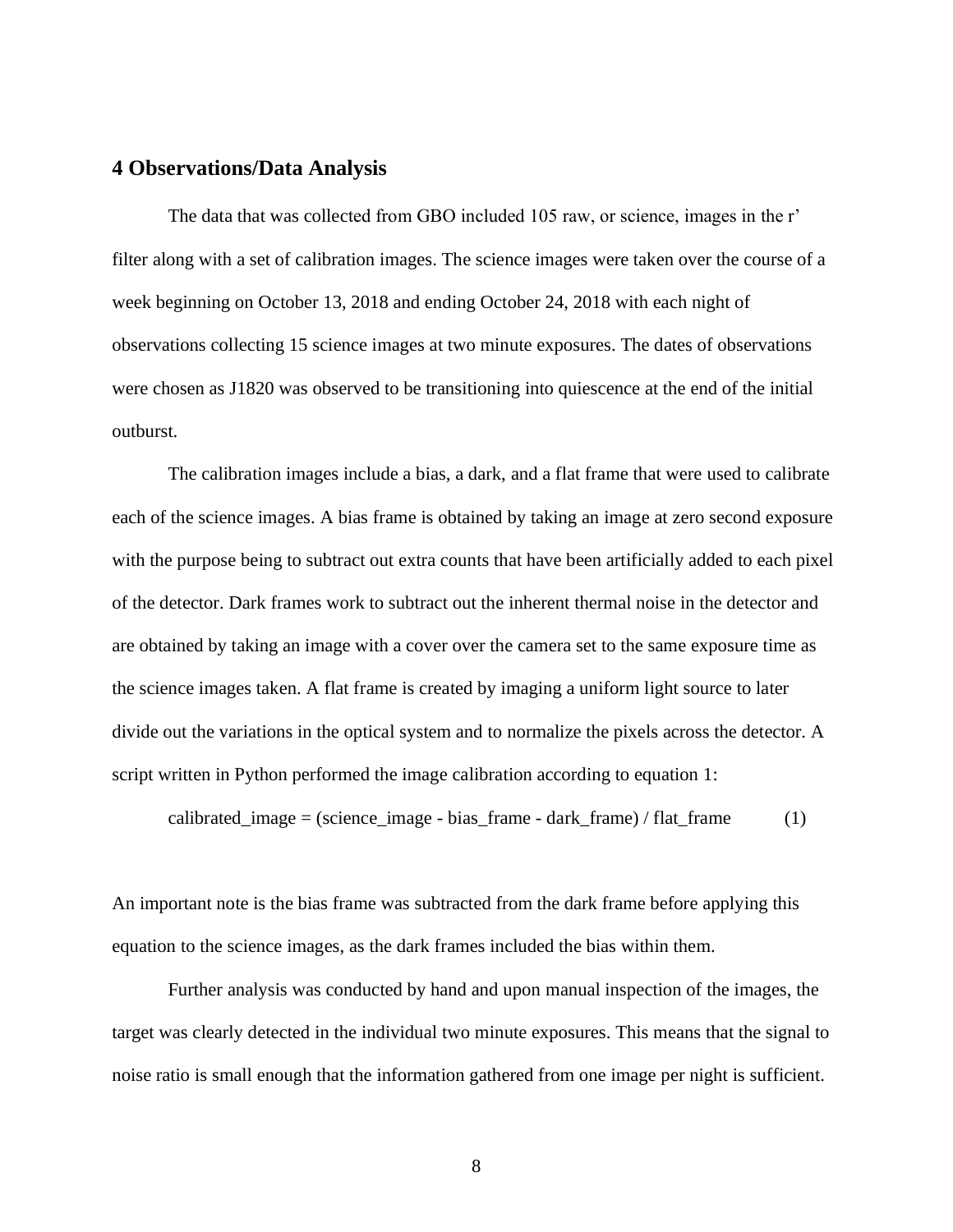The purpose of such a large dataset is to help reduce the signal to noise ratio, but because the ratio was small enough, only one image per night was analyzed, otherwise analysis of the full dataset would be unrealistic for this project.

To begin analyzing the calibrated images, an imaging software called SAOImageDS9 (DS9) was used. Using DS9, differential photometry was performed on the images to produce a light curve of the magnitude of J1820 over the course of a week. In order to perform differential photometry on the source, some non-variable reference stars located in the region of J1820 had to be selected. Because J1820 has a magnitude of 14.2, the reference stars needed to have a similar magnitude as well as a known magnitude in the same filter as the images we have. Selecting the reference stars began by using an astronomical database, SIMBAD, to identify all of the stars in the region and then using another database, Pan-STARRS, to determine the known magnitudes of the stars in the r' filter. Figure 4 is an image in DS9 highlighting the names and locations of the reference stars used in relation to the target source J1820.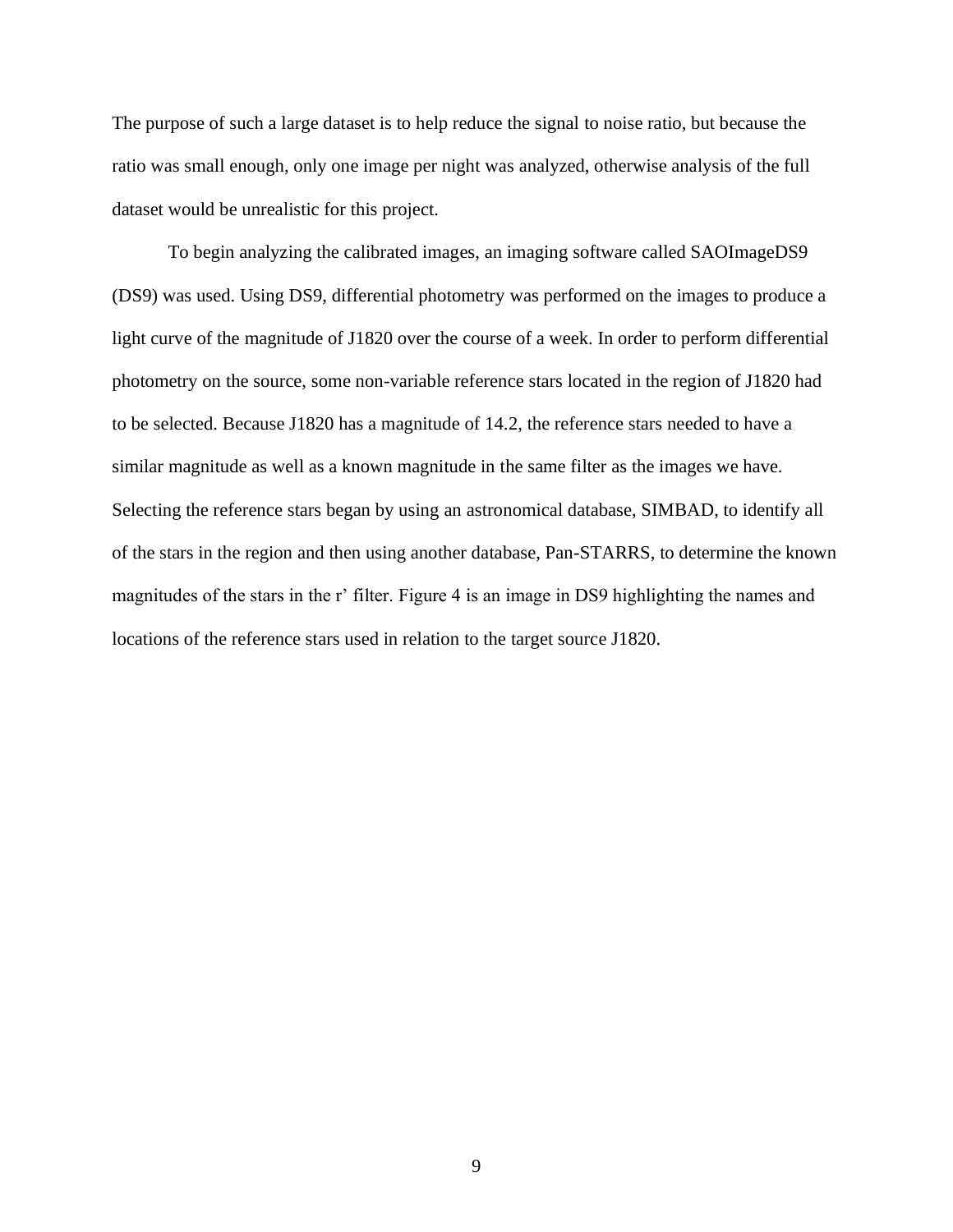

**Figure 4:** The location of the target source is in black and the location of the reference stars is in yellow. The red region indicates the background location used for the background count subtraction.

A circular region of space with a radius of 12 arcseconds was created around each source and by using an analysis function in DS9, information regarding the number of counts, which is related to the number of photons that hit the detector, and the number of pixels in the region was recorded in a Microsoft Excel file. Once the counts and pixels were recorded for each source, the median number of counts for a region of background, or blank space free of other sources of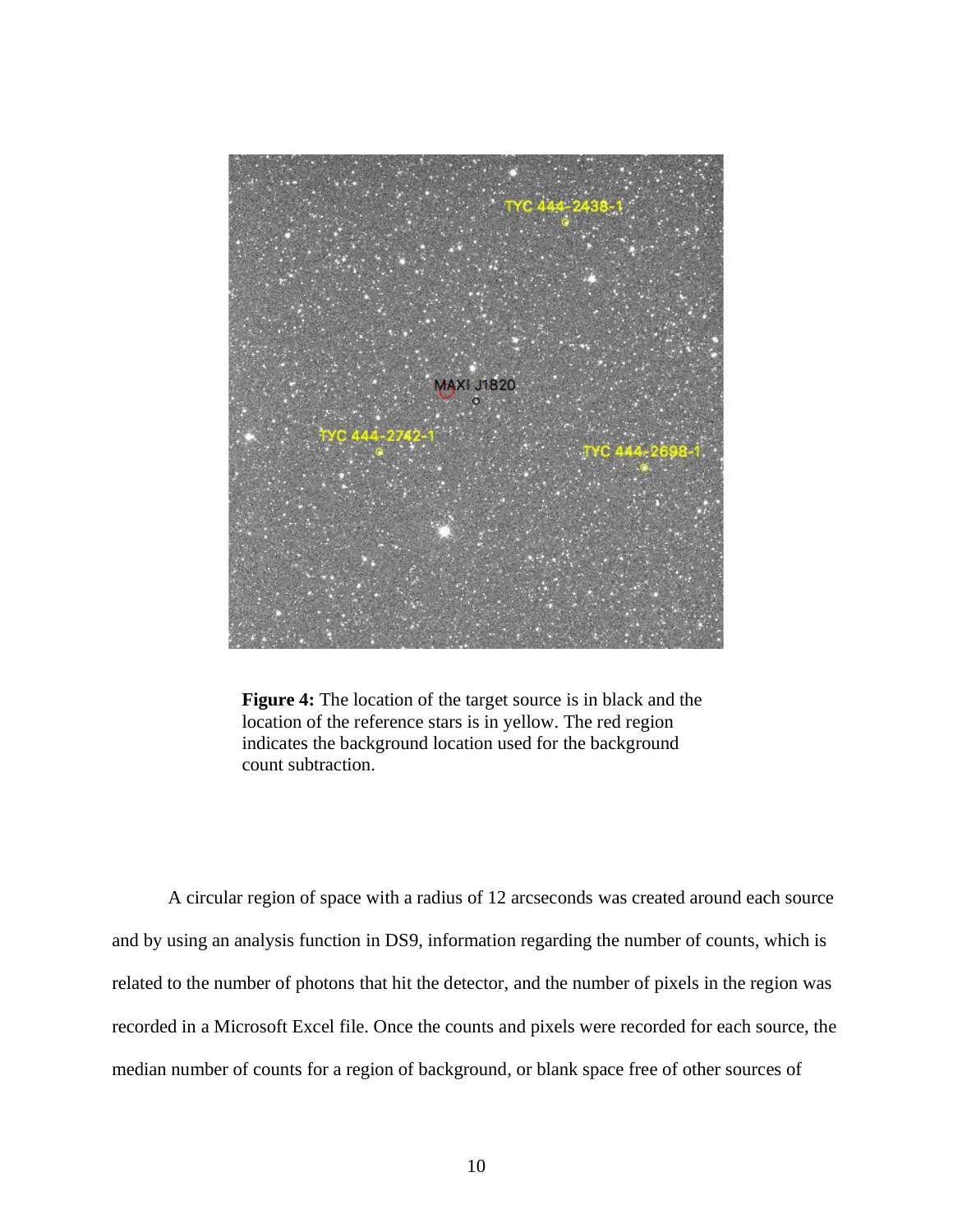light, with a radius approximately double the size of the source regions was also recorded. The purpose of the background region is that it allows for the subtraction of any additional number of counts provided by the backgrounds for the source regions. Figure 4 displays the background region used for each source. The subtraction of background counts was done by taking the product of the area of the sources with the median number of counts for the background and subtracting that value from the total number of counts for each source. Table 1 is an example of the values gathered from one night of observations.

After the background subtraction was calculated for each source, the magnitude of the target star J1820 was calculated with respect to each reference star. The general equation to find the apparent magnitude of a star is given by equation 2:

$$
m^* = -2.5 \log_{10} \left( \frac{N_*}{N_i} \right) + m_i \tag{2}
$$

Where  $N^*$  is the number of counts once the background has been subtracted for the target star and N<sup>i</sup> is the number of counts background subtracted for each reference star. m\* and m<sup>i</sup> refer to the apparent magnitude of the target star and reference star respectively.

#### **5 Results**

Equation 2 was used to find the apparent magnitude of J1820 in the r' filter relative to each reference star and from those values, the average of the magnitudes for each night was calculated. An error bar was given to each average magnitude calculated by the individual standard deviation for each data point. Figure 5 shows the optical light curve of J1820 at the end of the main outburst in October 2018. A least squares fit was added to fit a line to the data points where the value of the slope of the line is  $0.0251$  days-1 and the value of the intercept is -1091.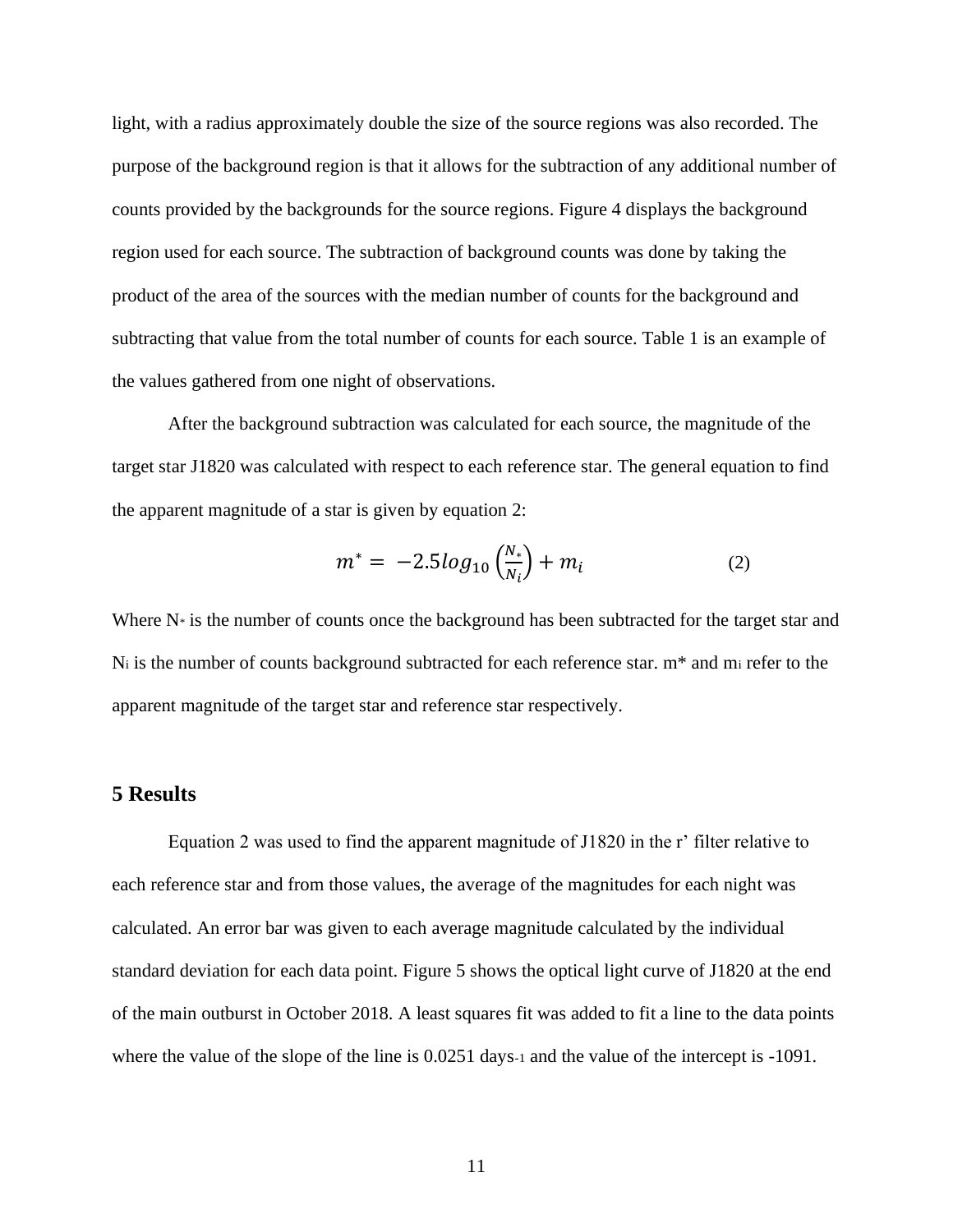

**Figure 5:** The light curve that was produced indicates that the J1820 system is getting fainter over time. The points are plotted on a logarithmic-linear scale (logarithmic y-axis, linear x-axis) meaning the linear trend of the decay correlates to an exponential decay. Each data point contains an error bar, and it is clear that October 19 and 20 contain large sources of error. This is likely due to the calibrations of the images for those nights.

When analyzing the results of the optical light curve, two dates in particular stand out as deviant. The nights of October 19 and October 20 have large error bars and they are the only two nights that appear to deviate from the linear trend. It is difficult to find a reasonable background region for each of the reference stars and target as the background of the images changes a considerable amount. The most probable reason for such high error on these nights is likely related to the calibration of the images. The images used for both of these nights appear to have a gradient across the image which is likely due inaccurate corrections from the flat fields, however the true reason for the poor image quality is unknown. Figure 6 shows the images used for these nights.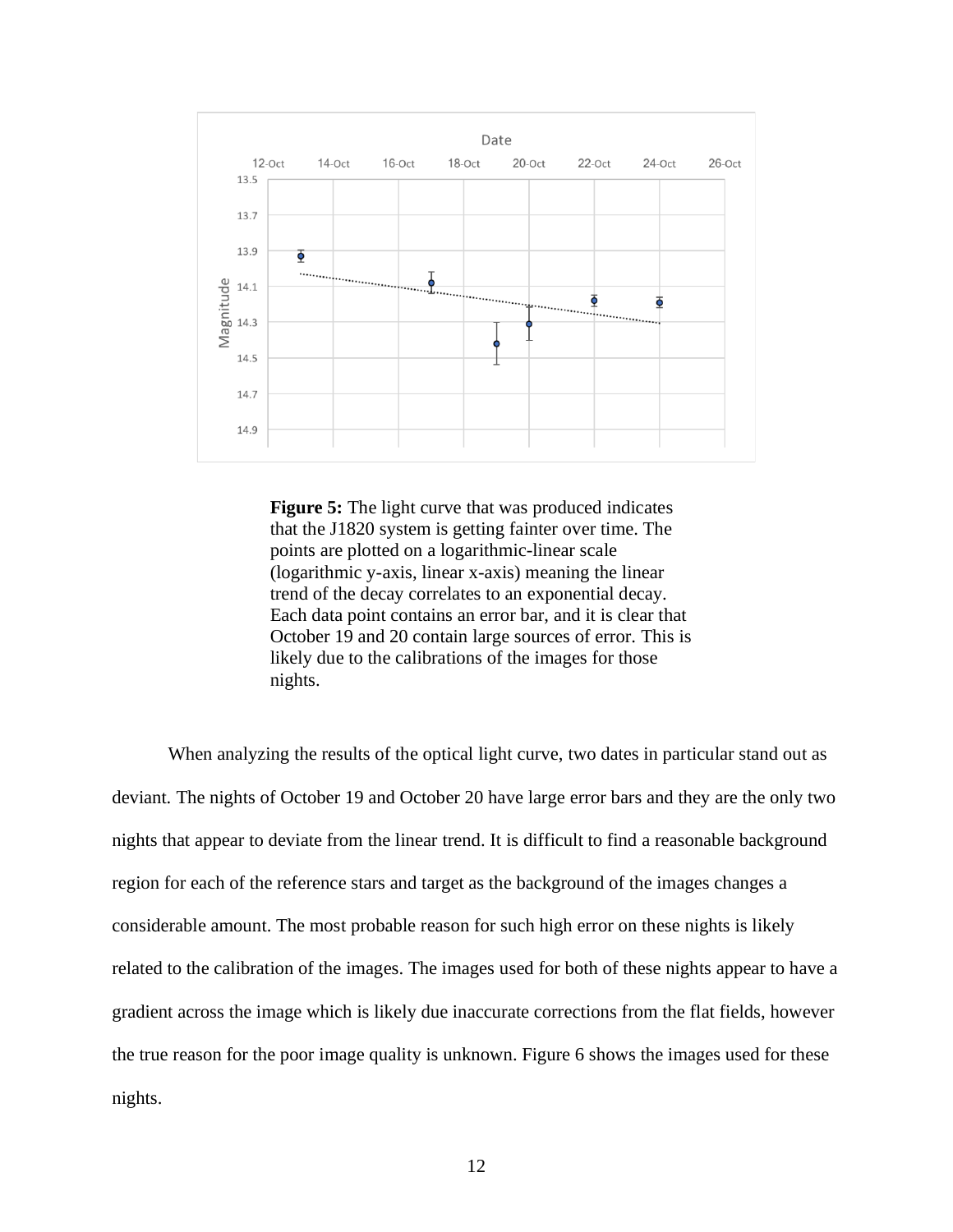

**Figure 6:** The image on the left shows the image used for calculations on October 19 while the image on the right is the one used for October 20. Although the gradient is more apparent in the right image, both images contain a gradient where the right side is much darker than the left indicating that the images were not properly calibrated. The set of calibrations files received from GBO did not include calibration files from each night of observations so the calibrations for each night may not be reduced accurately.

The graph in Figure 5 is plotted on a logarithmic-linear scale, so the linear trend correlates to an exponential decay. Therefore, from the light curve, it can be concluded that the brightness of J1820 decayed exponentially. The time it takes the brightness to decay was determined by taking the slope of a line of best fit and using equation 3:

$$
t_0 = \frac{2.5}{m_o * \ln(10)}\tag{3}
$$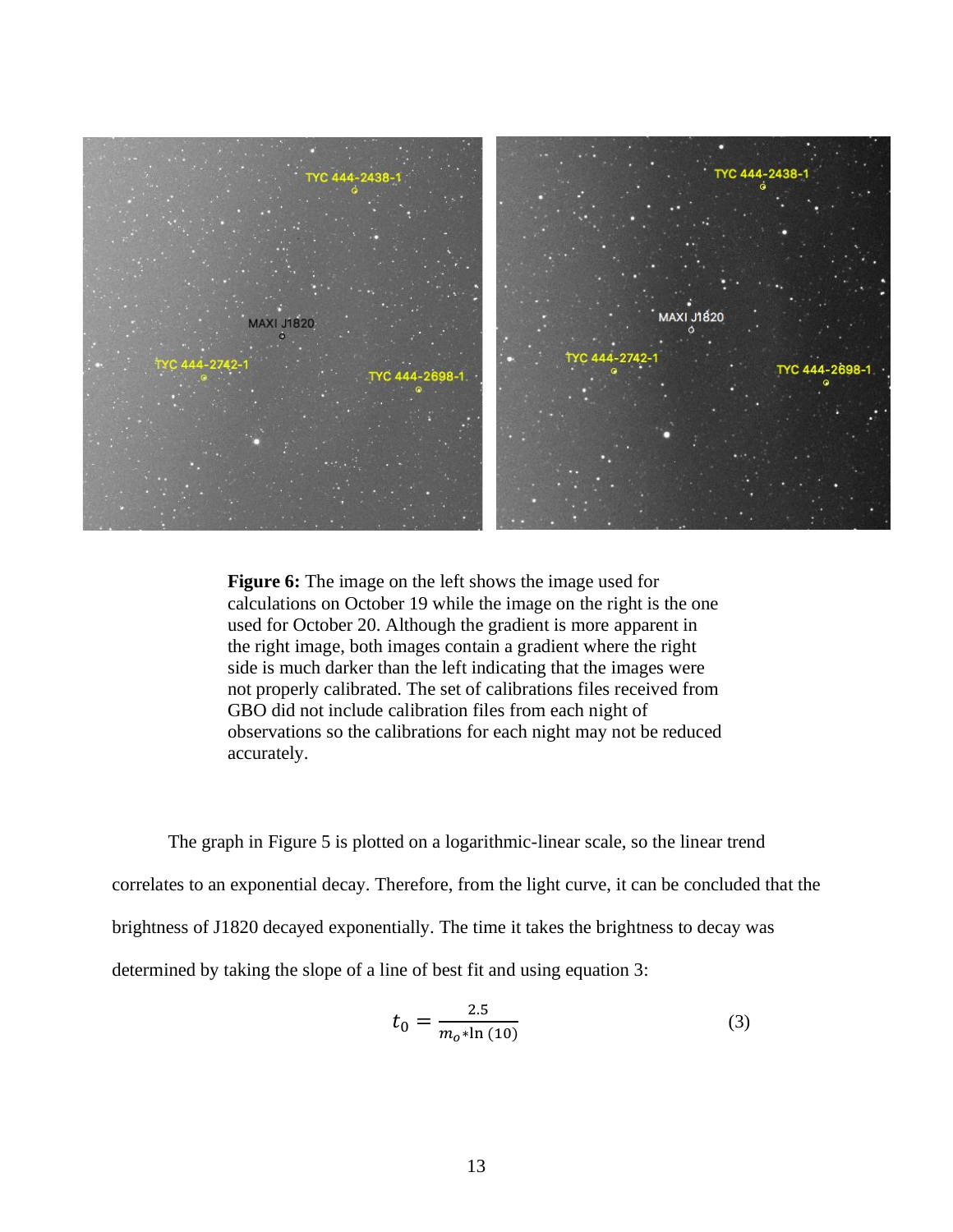Where to is the time it takes the brightness to decay by a factor of e and mo is the slope of the line from the optical light curve. The resulting timescale for the optical region is a period of around 43 days. Taking the two deviant points into consideration, this result is an underestimate as the deviant points appear to steepen the slope of the light curve which in turn decreases the value of the timescale of decay. These results were then compared to Figure 7, a light curve in the X-ray region produced by Dr. Aarran Shaw, a postdoctoral researcher at UNR. The graph was plotted as total flux versus time rather than magnitude versus time like the optical region.



**Figure 7:** This graph is the light curve of J1820 in the X-ray region plotted as flux versus time. The time it takes the outburst in the X-ray region was calculated similarly to the optical region and was then used for comparison.

The calculated timescale for the X-ray region was found to be about 10 days, which is approximately one-fourth the time it takes the optical region to decay. Potential explanations for these results will be discussed in the following section.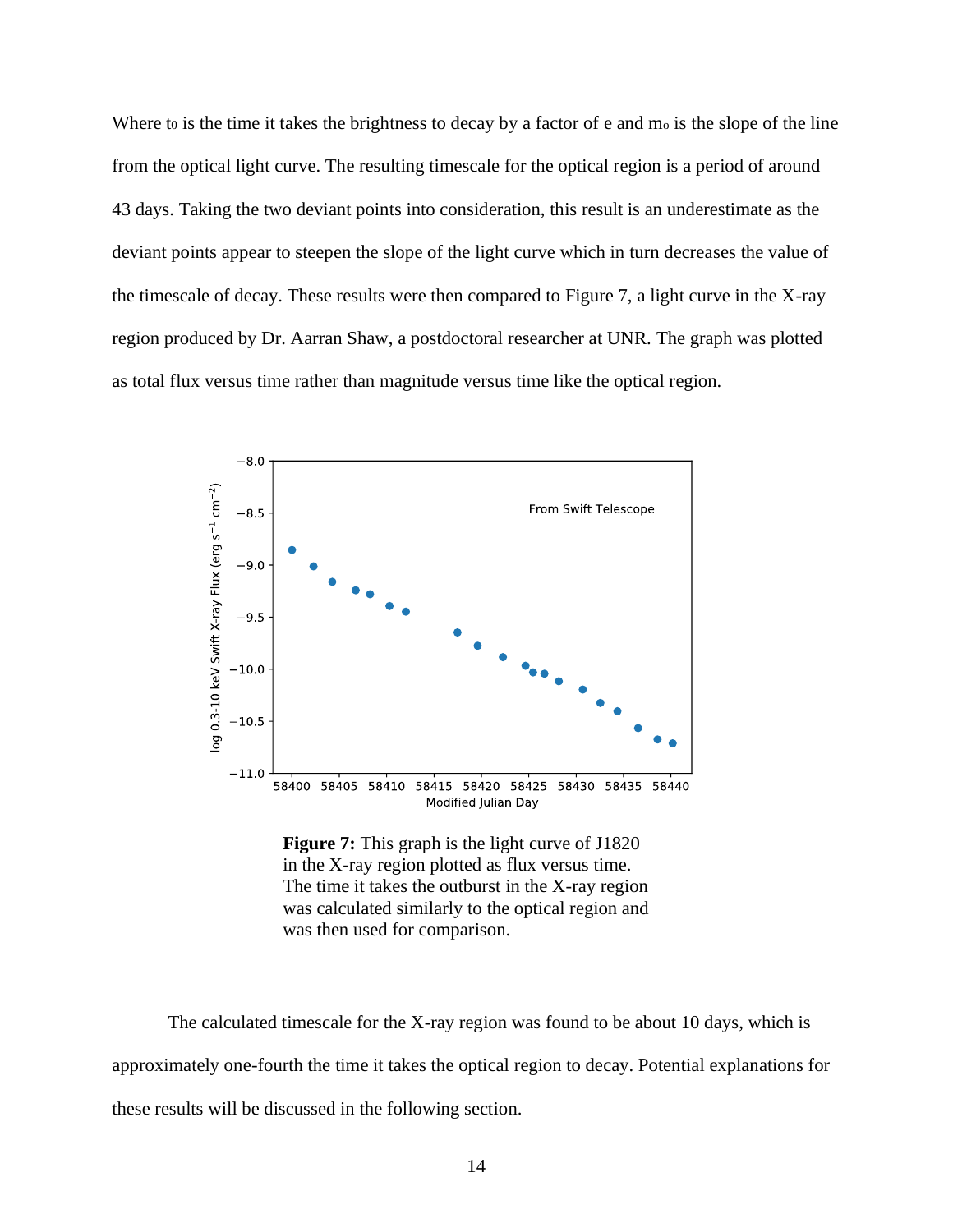## **6 Discussion/Conclusions**

After analyzing the results of the light curve for the optical region of the outburst for J1820, it has been determined based on the data that the brightness of the optical light decays exponentially with a timescale of approximately 43 days. The time it takes the brightness of the X-ray light to decay is much shorter at around 10 days. There are various potential explanations for these results due to the complexity of the structure of the black hole. The discussions begin with the origin of the optical emission from this system.

One explanation is that the optical light is being emitted from the outer part of the accretion disk through blackbody radiation. The temperature of the accretion disk decreases as the distance from the center of the disk increases, so the wavelengths of light emitted farther away from the center of the disk will be longer than those emitted closer to the center. This would explain that the optical light is being directly emitted from the accretion disk.

Another potential explanation to discuss is the reflection of X-rays off the outer part of the disk. The emission of high energy X-rays comes from the hot corona near the center of the accretion disk which emits the X-rays in all directions. Some of the X-rays can be emitted toward the accretion disk where they will be reflected off the outer part of the disk ultimately releasing optical emission. If this were the case, however, we would see similarities in the timescales of the optical and X-ray decay during the outburst, but given the results of the light curve obtained by the optical light, this may not be the case for J1820.

The final potential explanation for the origin of optical emission comes from the starlight of the companion star. Because the companion star accretes matter onto the black hole, some light from the star can also be emitted and observed. After analyzing data collected once J1820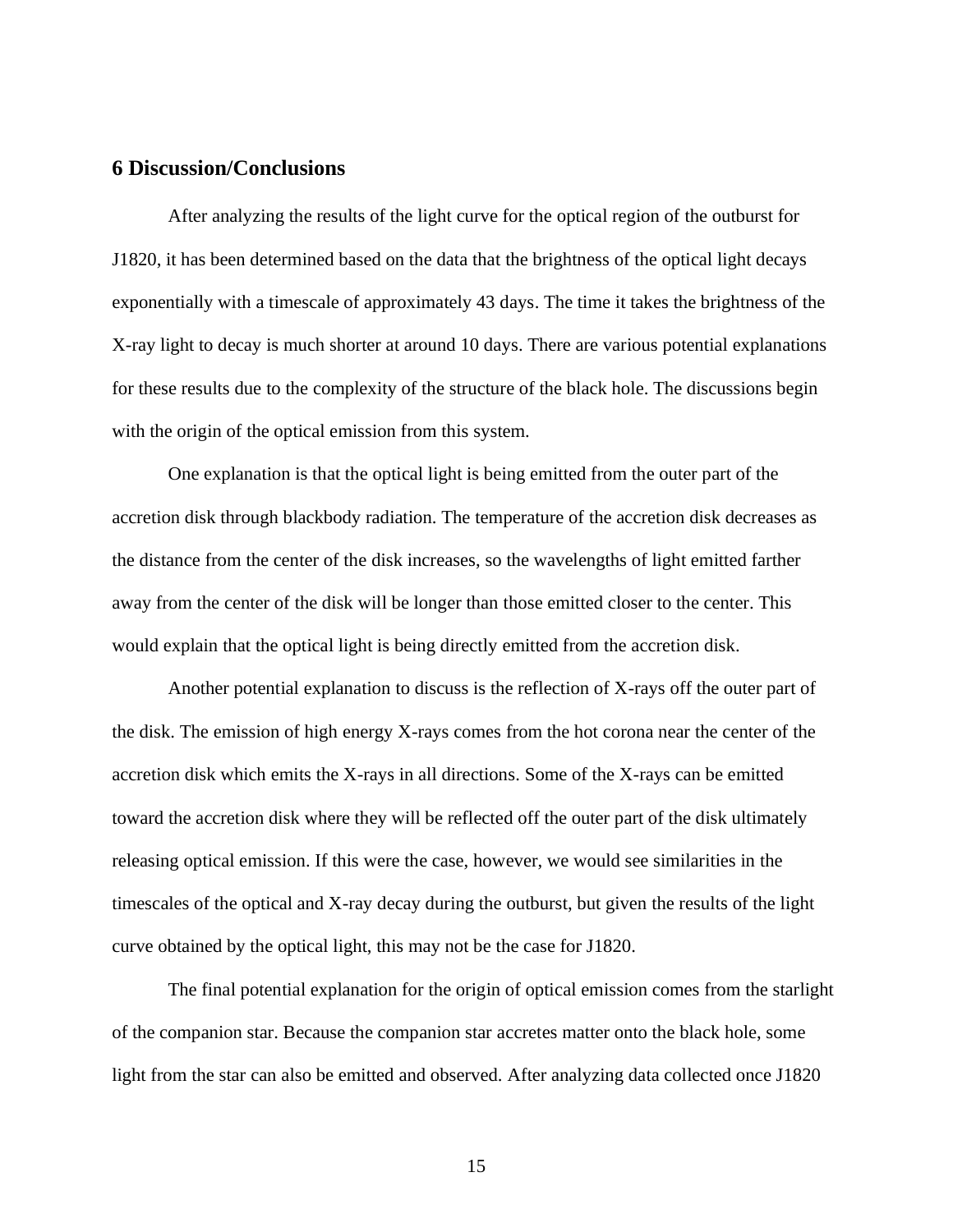became fainter, it has been determined that the magnitude of J1820 in the r' filter is approximately 17.5 [9] which in turn means the magnitude of the companion star must be greater than this. The light observed during the outburst cannot come from the companion star as the magnitude observed during outburst is much brighter than the magnitude of the companion star.

After considering all of the possibilities of optical emission, the most likely explanation is that the light originates from the blackbody radiation of the accretion disk. The timescales of the optical and X-ray decay were determined to have distinct quantities suggesting that the two regions are independent of one another.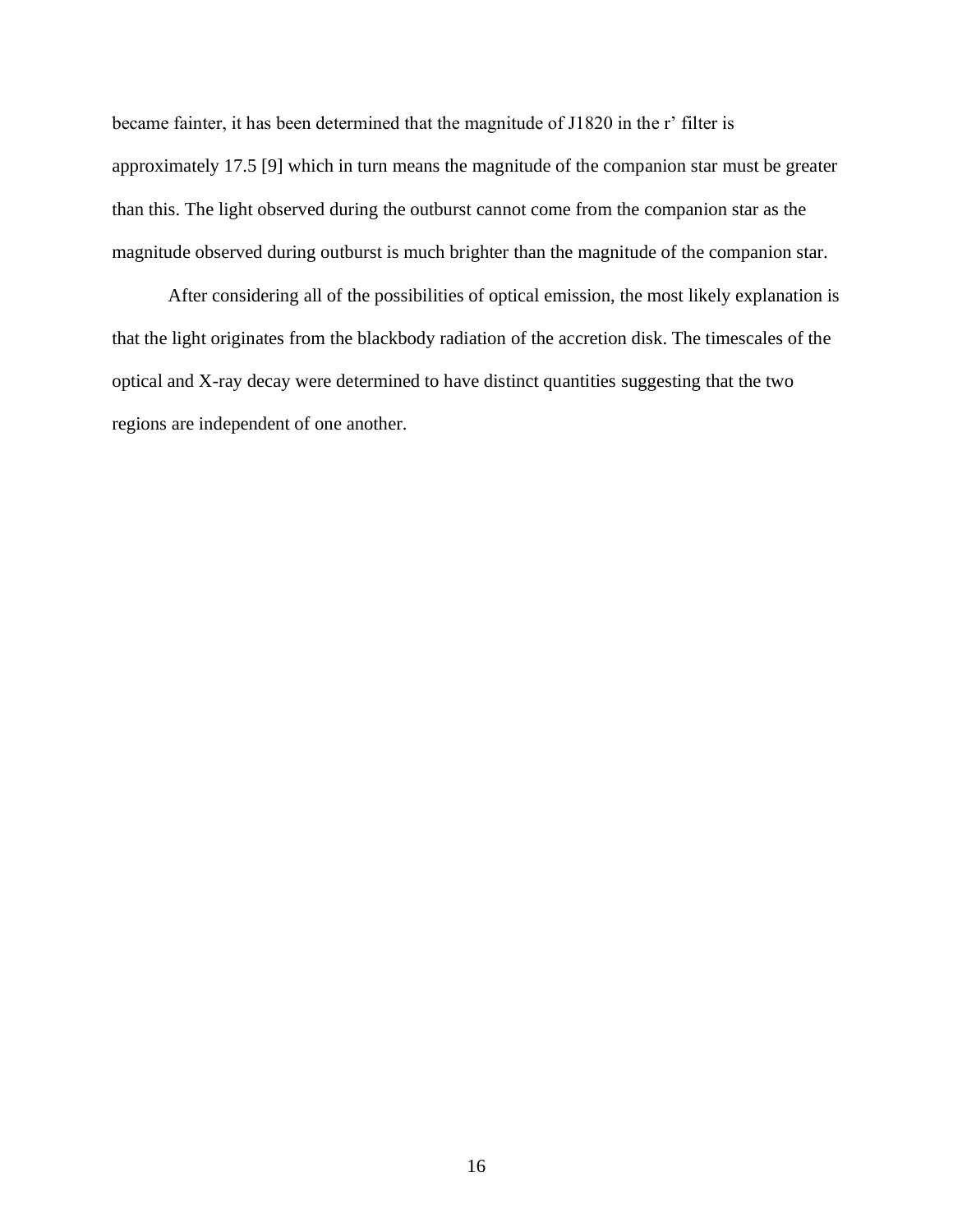7 References

- [1] Atri, P., Miller-Jones, J. C. A., Bahramian, A., Plotkin, R. M., Deller, A. T., Jonker, P. G., … Tudose, V. (2020). A radio parallax to the black hole X-ray binary MAXI J1820 070. *Monthly Notices of the Royal Astronomical Society: Letters*, *493*(1). doi: 10.1093/mnrasl/slaa010
- [2] Bessell, M. S. (2005). Standard Photometric Systems. *Annual Review of Astronomy and Astrophysics*, *43*(1), 293–336. doi: 10.1146/annurev.astro.41.082801.100251
- [3] Fender, R. (2009). 'Disc–Jet' Coupling in Black Hole X-Ray Binaries and Active Galactic Nuclei. *The Jet Paradigm Lecture Notes in Physics*, 115–142. doi: 10.1007/978-3-540-76937- 8\_5
- [4] Kohler, S. (2018, November 14). A Black Hole X-Ray Binary Rises. Retrieved from https://aasnova.org/2018/11/14/a-black-hole-x-ray-binary-rises/
- [5] Malatesta, K. (2010, April 13). W Ursae Majoris. Retrieved from https://www.aavso.org/vsots\_wuma
- [6] Maoz, D. (2016). *Astrophysics in a Nutshell*. Princeton: Princeton University Press.
- [7] Musegades, L., Niebuhr, C., Graham, M., Poore, A., Freed, R., Kenney, J., & Genet, R. (2018, April 1). An Astrometric Observation of Binary Star System WDS 15559-0210 at the Great Basin Observatory. Retrieved from https://ui.adsabs.harvard.edu/abs/2018JDSO...14..197M/abstract
- [8] Sun, M., Xue, Y., Brandt, W. N., Gu, W.-M., Trump, J. R., Cai, Z., … Wang, J. (2020). Coronaheated Accretion-disk Reprocessing: A Physical Model to Decipher the Melody of AGN UV/Optical Twinkling. *The Astrophysical Journal*, *891*(2), 178. doi: 10.3847/1538-4357/ab789e